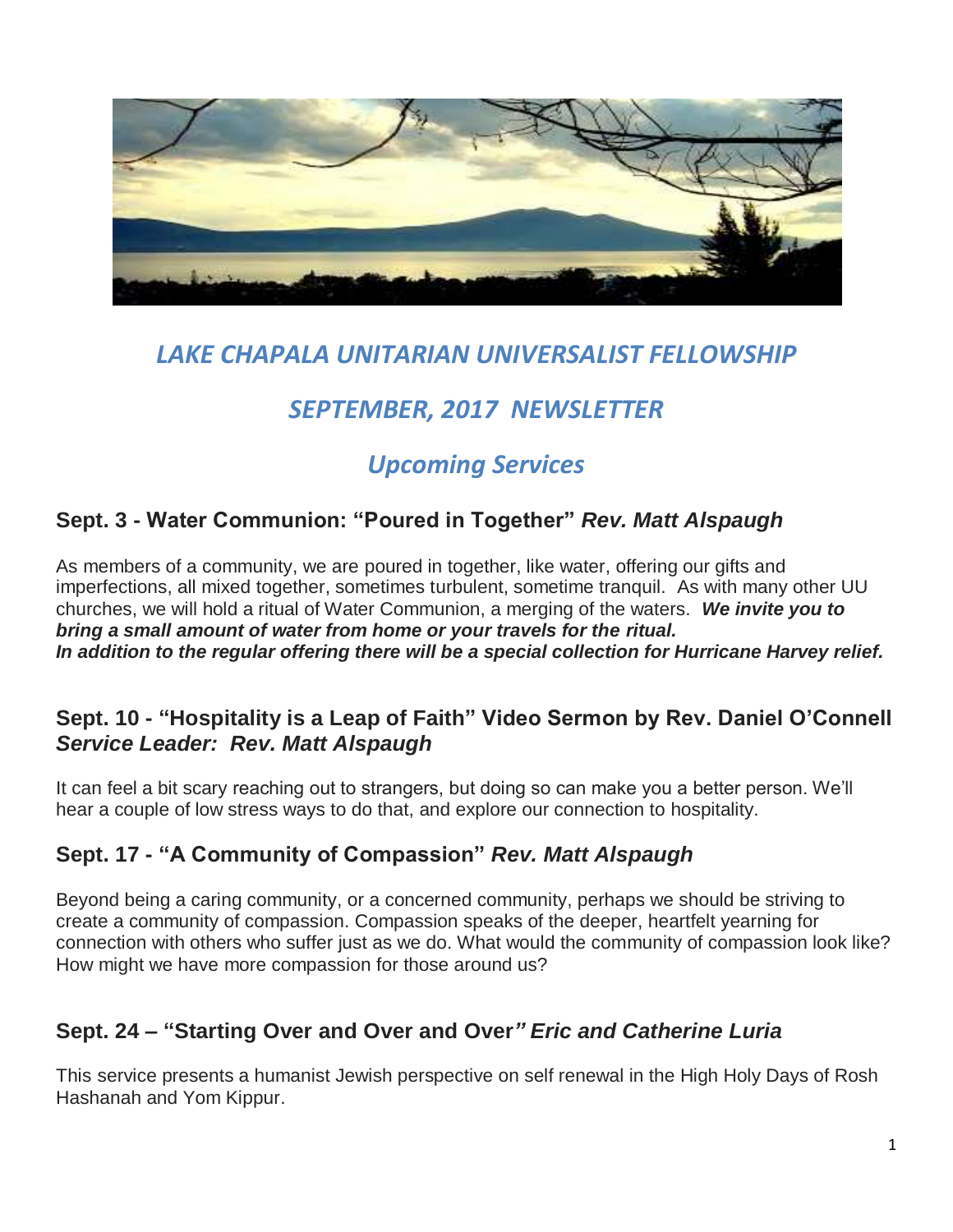## Message from Rev. Matt



Liz and I are finally here! We arrived in Lake Chapala on August 18, and moved into the house we rented in Riberas. Our first days have been focused on the numerous little things of getting a household set up, from finding the keys to the bodega that holds the washer and dryer to getting the internet to work reliably. Many of you have been helpful with advice — we now know where to get the best raspberries, for example, and this makes me very happy.

Where will I fit into the life of the congregation? What is the role of the minister here? Initially, I see my role as listening and learning. I want to get to know you as individuals, understand your culture as a fellowship, and learn a bit about your history. Only then will I be able to offer useful advice and provide meaningful ministry.

Consequently, I look forward to the "Meet and Greet" gatherings which we will be holding approximately weekly starting in September. Each of these gatherings of eight people will give us a chance to get to know one another better. We hope these will be the start of deeper conversations about ourselves, our lives, our faith, our yearnings. I also welcome other one-on-one conversations, perhaps over coffee (coffee is always good!) - just email me [\(matt@malspaugh.org\)](mailto:matt@malspaugh.org).

I will be leading the service on two Sundays in September, and will play minor roles in other services. The Sunday Service Committee and I are not planning any big changes at this time, but we will experiment with things. For example, our first September service will include the ritual of the Water Service, or Water Communion, which many UU congregations celebrate at this time of year. For this ritual, you are encouraged to bring a bit of water from home or from your travels.

Speaking of experiments, we are participating in a big experiment, in which LCUUF is working with First Unitarian Universalist Church of Houston (FUUH) to make my ministry in Lake Chapala possible. I am part of a ministry team consisting of five ministers, a religious

educator and a music director. This means I will have access to ideas and resources far beyond what I would have as a part-time solo minister. We hope that this will amplify what I can offer to LCUUF. Liz and I spent a week in Houston before driving to Lake Chapala, I met with the team and other FUUH staff, and I am excited about the possibilities that this partnership may bring us.

I am so grateful for the welcome you have extended to us, both during our visit in May, and now, as we settle into a new life here. Your help, advice and wisdom mean so much to us, and have helped make our transition smoother and more pleasant than we expected. See you at the Fellowship!

## President's Report



On behalf of LCUUF, I extend a warm welcome to Rev. Matt Alspaugh, our first Minister, and his wife Liz. We are delighted you are here! Our congregation's decision last December to introduce pledging made this possible, We thank all those who made generous pledges and have followed through on their financial commitments.

The work of the Board has continued over the summer and I am pleased to report that following a thoughtful congregational discussion on July  $16<sup>th</sup>$ , we now have a policy on dogs attending Sunday Services.

**LCUUF Policy on Dogs at Sunday Services: Dogs are welcome at Services, if the following guidelines are followed in the interests of preventing tripping and other safety concerns:** 

**1) Dogs must be on short leashes or in containers and must be controlled at all times.** 

**2) Except in transit, dogs are not permitted in the front visiting area either before or after services.**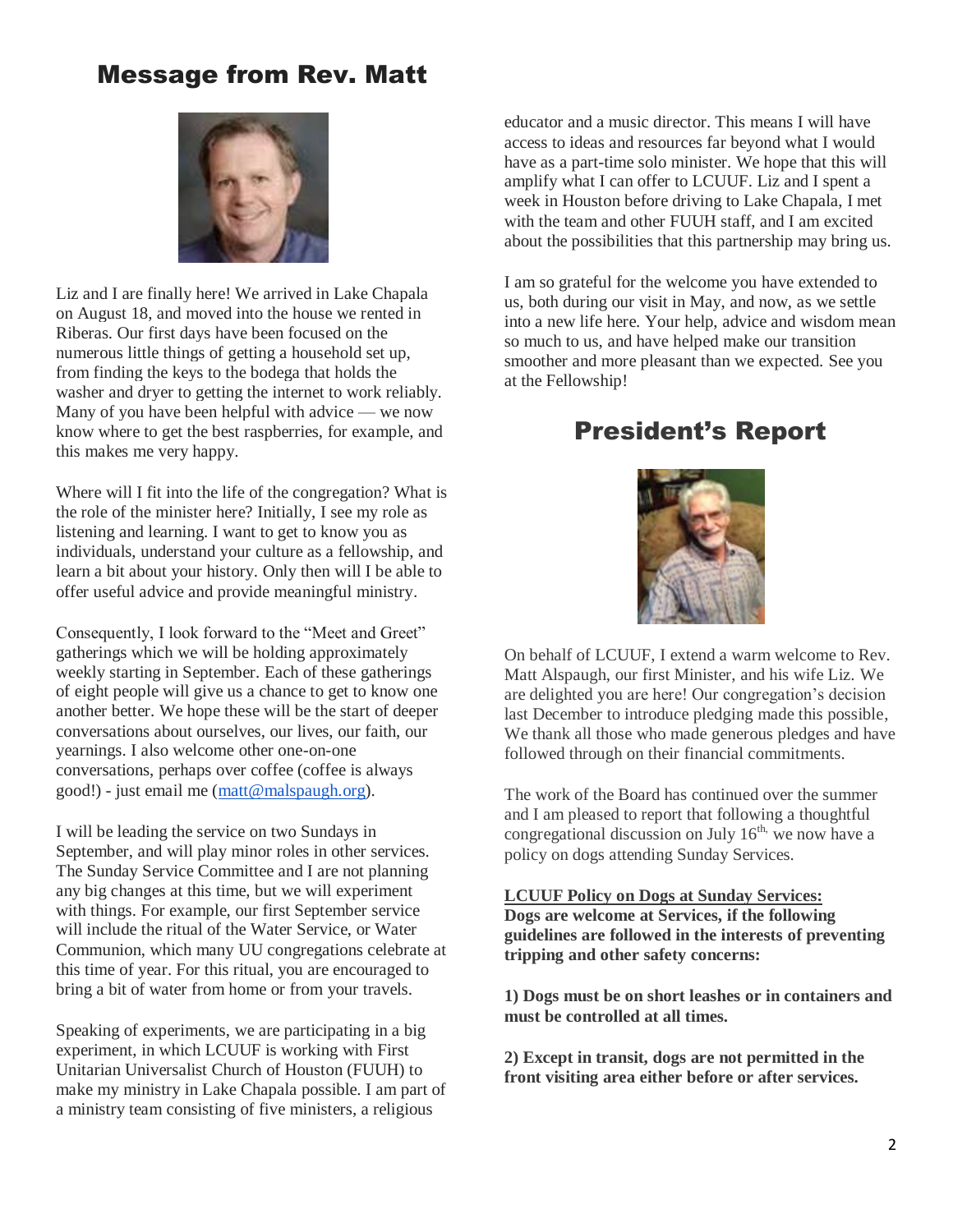## Committee Reports



### From the Hospitality Committee

Four **"Meet and Greet"** small group gatherings with Rev. Matt and his wife Liz have been scheduled in September at members' homes. These are now fully subscribed, but more will be scheduled in October. Please sign up to attend.

**"Lunch Out"** following the Sept. 24<sup>th</sup> Service will be at Las Delicias Restaurant in Chapala. Watch for the sign up sheet or contact Lorna Dean(lmdean695@gmail.com) (*Submitted by Karyn Carpenter, Chair)*

#### From the Membership Committee

The **New Members' Orientation and Ceremony** is delayed until the end of October due to travel. If you are interested in becoming an LCUUF member, please speak to a member of the committee.

A **new name tag bar** is being constructed by Wes Weston. Gary Gleek will add the lettering. There will be more pegs/hangers for those letters with many names tags, making it easier to retrieve and return your name tag. It should be ready for use by mid-September.

A BIG thank you to all **Assistant Greeter volunteers**. You perform a valuable service which is very much appreciated. Please consider signing up to be an Assistant Greeter in September and October. *(Submitted by Marty Weston, Chair*)

#### From the Sunday Service Committee

Our thanks to Teresa Sande for serving as Sunday Service Coordinator for July, Aug. and Sept. Lew Crippen will be the lay Coordinator for Oct. Nov. and Dec.

Rev. Matt will be involved in planning and participating in all services and will normally speak at the first and third services of the month.

We will be experimenting with different formats during the fall. The Committee members and Rev. Matt welcome your comments and suggestions. *(Submitted by Mardele Harland, Chair)*

### Fellowship Recycling

*(Submitted by Jan Manning)*



LCUUF will now take newspaper, magazines and almost any other paper and transport it to the recycling depot in Chapala. We hope to expand the program soon, but let's make a BIG start with paper.

Here are some facts to encourage you to take part: Recycling reduces the amount of waste sent to landfills and combustion facilities. It conserves natural resources: timber, water and minerals. It prevents pollution by reducing the need to collect new raw materials. It saves energy, and it reduces greenhouse gas emissions that contribute to global warming. If we don't change our ways in a BIG way, we will soon have nothing left of our planet to leave to our children and grandchildren.

One ton of (2000 pounds) of recycled paper saves 17 trees, 380 gallons of oil, 3 cubic yards of landfill space, 4000 kilowatts of energy and 7000 gallons of water. To save one tree we only need collect 117 pounds of paper. That is definitely doable.

Bring newspapers, magazines, light cardboard and all other paper to the Fellowship and we will take it to the recycling depot in Chapala or give you directions so you can take it yourself. We will add more collectibles as it becomes possible. Please help UU do its part to make up that ton! For more information contact Jan: (*mydruthers01@yahoo.com)*

## Member News and Activities

**Marion Blackmer** writes that she is sponsoring the first play of the Lakeside Little Theater season in memory of her late husband, John. John loved building sets and is warmly remembered. "Ripcord" runs from the  $29<sup>th</sup>$  of Sept. to October  $8^{th}$ . Check the link for more information.

http://www.lakesidelittletheatre.com/mainstageshows/season-53-2017-2018/ripcord